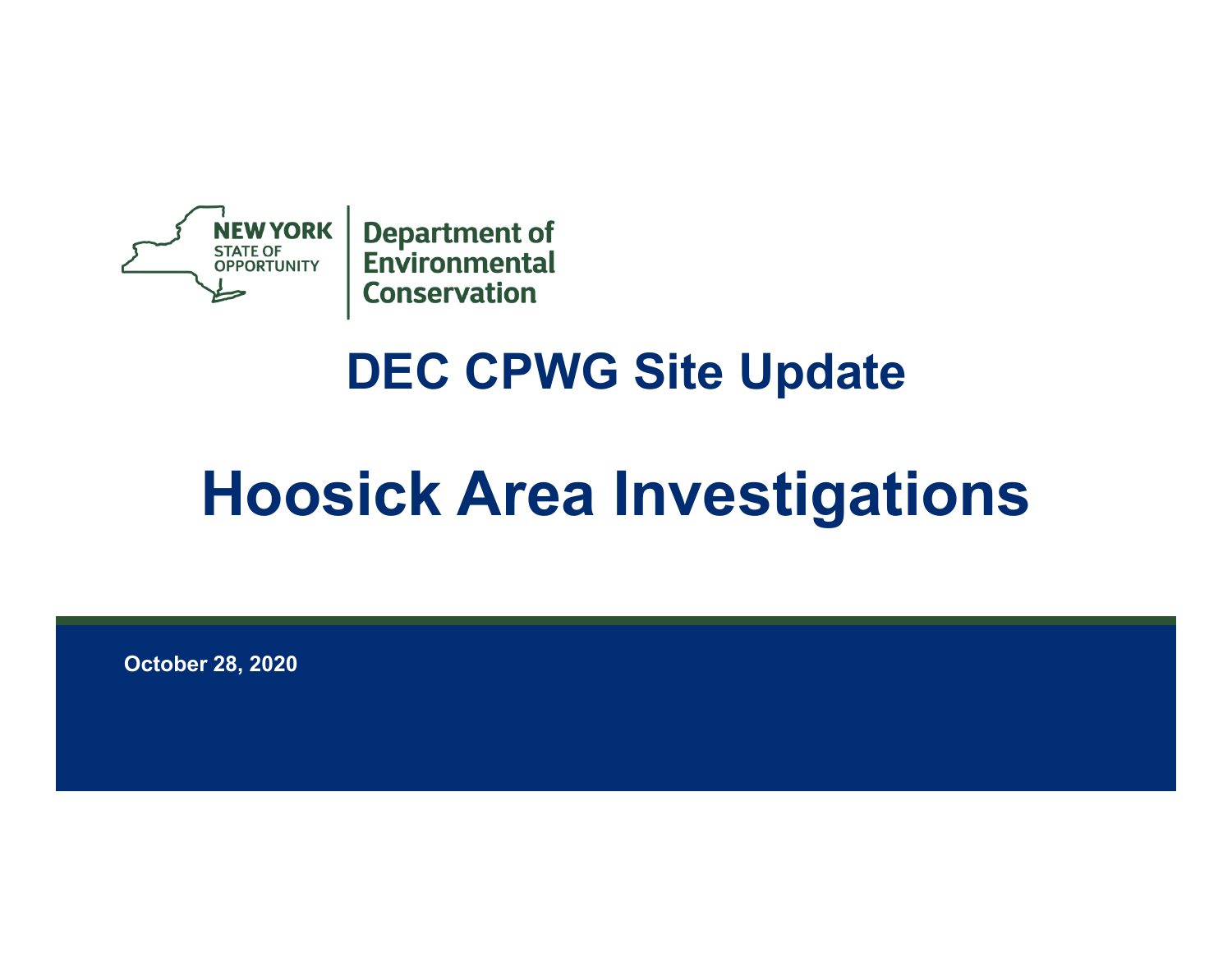#### **Site Updates**

- • River Road
	- •https://gisservices.dec.ny.gov/gis/dil/index.html?rs=442008
	- • The Phase 3 Site Characterization subsurface investigation has been completed. This included the installation of bedrock wells, along with borehole geophysics. Overburden wells were also installed both inside the building, as well as outside on the property. Sampling of the wells is anticipated to occur in November.
- • Hoosick Falls Landfill
	- •https://gisservices.dec.ny.gov/gis/dil/index.html?rs=442007
	- • DEC has provided comments on the draft remedial investigation workplan. A revised document will be submitted. Leachate treatability study is being fast tracked.
- • Mechanic Street
	- •https://gisservices.dec.ny.gov/gis/dil/index.html?rs=442050
	- •Final site characterization report has been accepted and distributed.
- • Interface Solutions
	- •https://gisservices.dec.ny.gov/gis/dil/index.html?rs=442059
	- • Supplementary Site Characterization Workplan is under review. Pending work consists primarily of soil and soil vapor sampling.
- • John Street
	- •https://gisservices.dec.ny.gov/gis/dil/index.html?rs=442049
	- •Offsite Remedial Investigation activities currently underway, well sampling planned for November

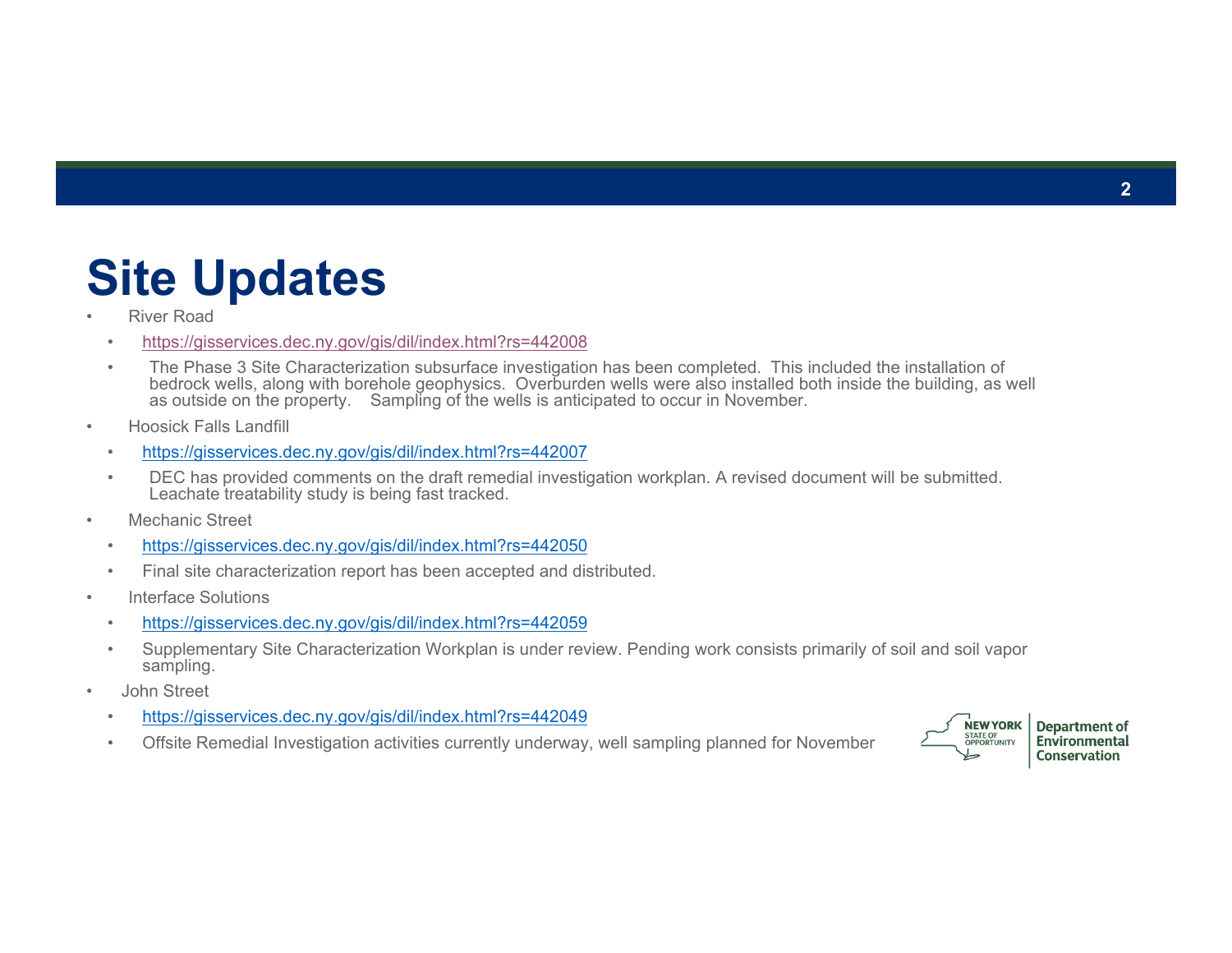## **Site Updates**

- • McCaffrey Street
	- •https://gisservices.dec.ny.gov/gis/dil/index.html?rs=442046
	- • Ecological and Human Health Risk Assessment Work Plan is under review, comments to be sent to RPs early November.
- •**Liberty** 
	- •https://gisservices.dec.ny.gov/gis/dil/index.html?rs=442048
	- • Pre Design Investigation remains ongoing in Phase 2. Phase 1 deliverable has taken the RP longer than expected to complete.
- • Air Deposition Study
	- $\bullet$  Phase I sampling completed, DEC is waiting for responsible parties to propose a second round of targeted analysis needed for the final report.
- • Municipal Water Supply Study
	- •Data Gap study complete
	- •Reports being finalized